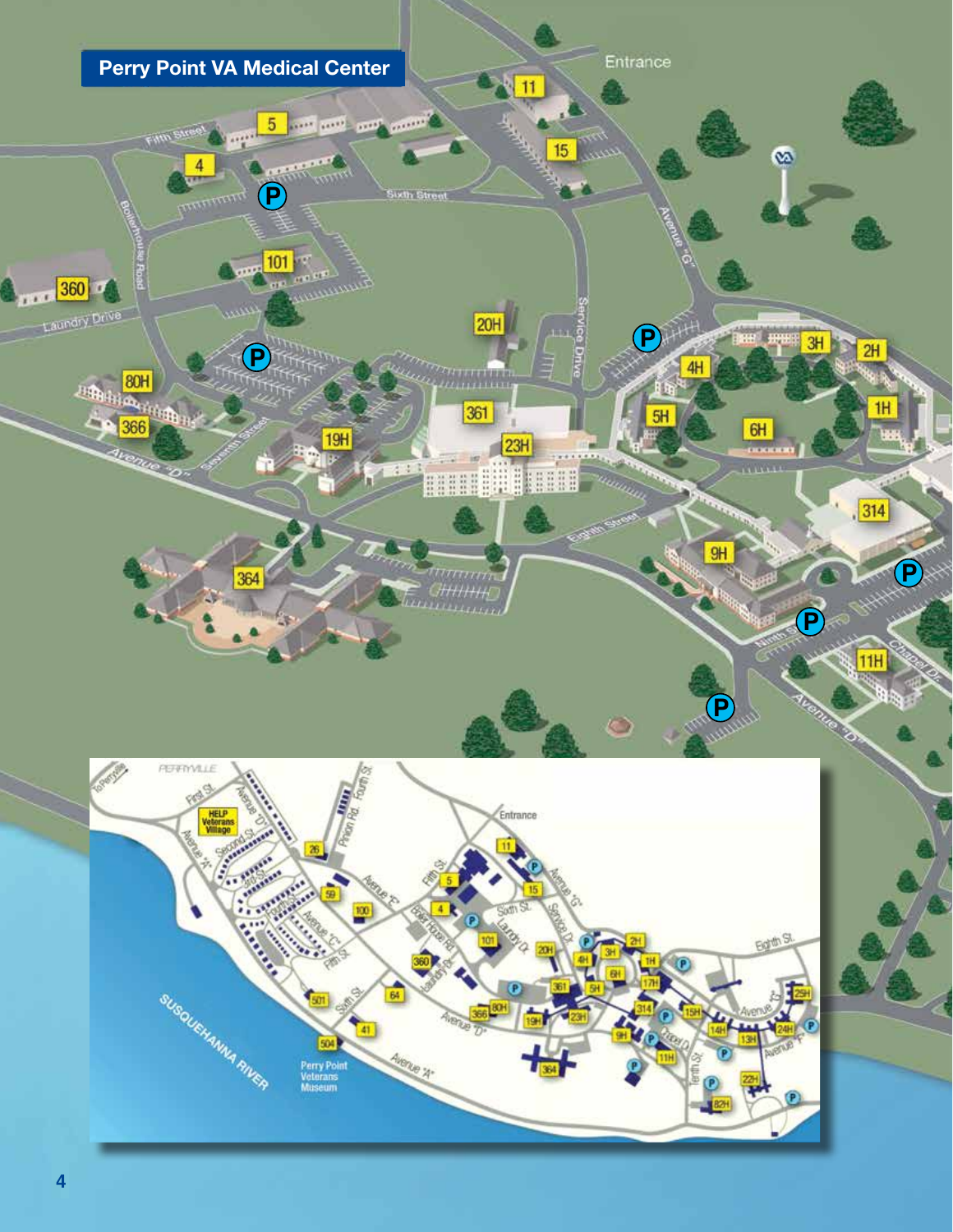## **Building Directory**

| <b>Service/Section/Department</b>                                                                           | <b>Building</b> |
|-------------------------------------------------------------------------------------------------------------|-----------------|
| Domiciliary                                                                                                 | 1H              |
| <b>Cooperative Studies Program</b>                                                                          | 4               |
| <b>Finance &amp; Accounting Service</b>                                                                     | 4H              |
| <b>Public Health</b>                                                                                        | 5               |
| Employee Education/Executive Office/<br><b>Worker's Compensation</b>                                        | 5H              |
| <b>Escort Service/Prosthetics</b>                                                                           | 6H              |
| Warehouse                                                                                                   | 11              |
| Dependent Credentialing Office/<br>Human Resources Management Service                                       | 11H             |
| <b>Environmental Management</b><br>Service/Office of Information & Technology/<br><b>Personnel Security</b> | 13H             |
| Community Living Centers/Kinesiotherapy (KT)                                                                | 14H             |
| Care in the Community/DAV Transportation/<br><b>Public Affairs/Voluntary Service</b>                        | 15H             |

| <b>Service/Section/Department</b>                                                                          | <b>Building</b> |
|------------------------------------------------------------------------------------------------------------|-----------------|
| ATM/Canteen Barber Shop, Food Court<br>& Retail Store/Nutrition & Food Service                             | 17H             |
| EEO Office/Hospice Unit/Residential<br><b>Wellness Center</b>                                              | 19H             |
| Medical Media/Medical Media Studio                                                                         | <b>20H</b>      |
| Substance Abuse Residential<br><b>Rehabilitation Treatment</b>                                             | 22H             |
| Community Living Centers/Dental/<br>Occupational Therapy (OT)/Optometry/<br>Physical Therapy (PT)/Podiatry | 23H             |
| <b>Fire Department</b>                                                                                     | 26              |
| <b>Police Service</b>                                                                                      | 59              |
| Post Office                                                                                                | 64              |
| <b>Mental Health Outpatient</b>                                                                            | 80H             |
| <b>Chesapeake Health Education Program</b><br>(CHEP)/Homeless Veterans Program                             | 82H             |
| <b>Credit Union</b>                                                                                        | 100             |

| <b>Service/Section/Department</b>                                             | <b>Building</b> | <b>Service/Section/Department</b>                                               | <b>Building</b> | <b>Service/Section/Department</b>                                                  | <b>Building</b>            |
|-------------------------------------------------------------------------------|-----------------|---------------------------------------------------------------------------------|-----------------|------------------------------------------------------------------------------------|----------------------------|
| Domiciliary                                                                   | 1H              | ATM/Canteen Barber Shop, Food Court                                             | 17H             | Contracting/Facilities & Engineering Service/                                      | 101                        |
| <b>Cooperative Studies Program</b>                                            | 4               | & Retail Store/Nutrition & Food Service                                         |                 | Safety & Occupational Health Service                                               |                            |
| <b>Finance &amp; Accounting Service</b>                                       | 4H              | EEO Office/Hospice Unit/Residential<br><b>Wellness Center</b>                   | 19H             | Bowling Alley/Chapel/Chaplain Service/<br>Gym/Recreation/Theater                   | 314                        |
| Public Health                                                                 | 5               | Medical Media/Medical Media Studio                                              | 20H             | Supply Chain Management Service                                                    | 360                        |
| Employee Education/Executive Office/<br>Worker's Compensation                 | 5H              | Substance Abuse Residential<br><b>Rehabilitation Treatment</b>                  | <b>22H</b>      | Admissions/Agent Cashier/CAT Scan/Lab/<br>MRI/Outpatient Clinics/Patient Advocate/ | 361                        |
| <b>Escort Service/Prosthetics</b>                                             | 6H              |                                                                                 |                 | Patient Funds/Patient Travel/Pharmacy/                                             |                            |
| Warehouse                                                                     | 11              | <b>Community Living Centers/Dental/</b><br>Occupational Therapy (OT)/Optometry/ | 23H             | Radiology/Release of Information/Urgent Care                                       |                            |
| Dependent Credentialing Office/                                               | 11H             | Physical Therapy (PT)/Podiatry                                                  |                 | Psychosocial Residential Rehabilitation                                            | 364                        |
| Human Resources Management Service                                            |                 | <b>Fire Department</b>                                                          | 26              | <b>Treatment Program/Vocational Rehabilitation</b>                                 |                            |
| Environmental Management                                                      | 13H             | <b>Police Service</b>                                                           | 59              | Psychosocial Rehabilitation & Recovery Center                                      | 366                        |
| Service/Office of Information & Technology/<br>Personnel Security             |                 | Post Office                                                                     | 64              | <b>Mansion</b>                                                                     | 501                        |
| Community Living Centers/Kinesiotherapy (KT) [                                | 14H             | <b>Mental Health Outpatient</b>                                                 | 80H             | <b>Grist Mill/Veterans Museum</b>                                                  | 504                        |
|                                                                               |                 | <b>Chesapeake Health Education Program</b>                                      | <b>82H</b>      | Parking                                                                            | $\left( \mathbf{P}\right)$ |
| Care in the Community/DAV Transportation/<br>Public Affaire/Voluntary Service | 15H             | (CHEP)/Homeless Veterans Program                                                |                 | An alphabetical listing of departments and services                                |                            |

is available on pages 6 and 7.

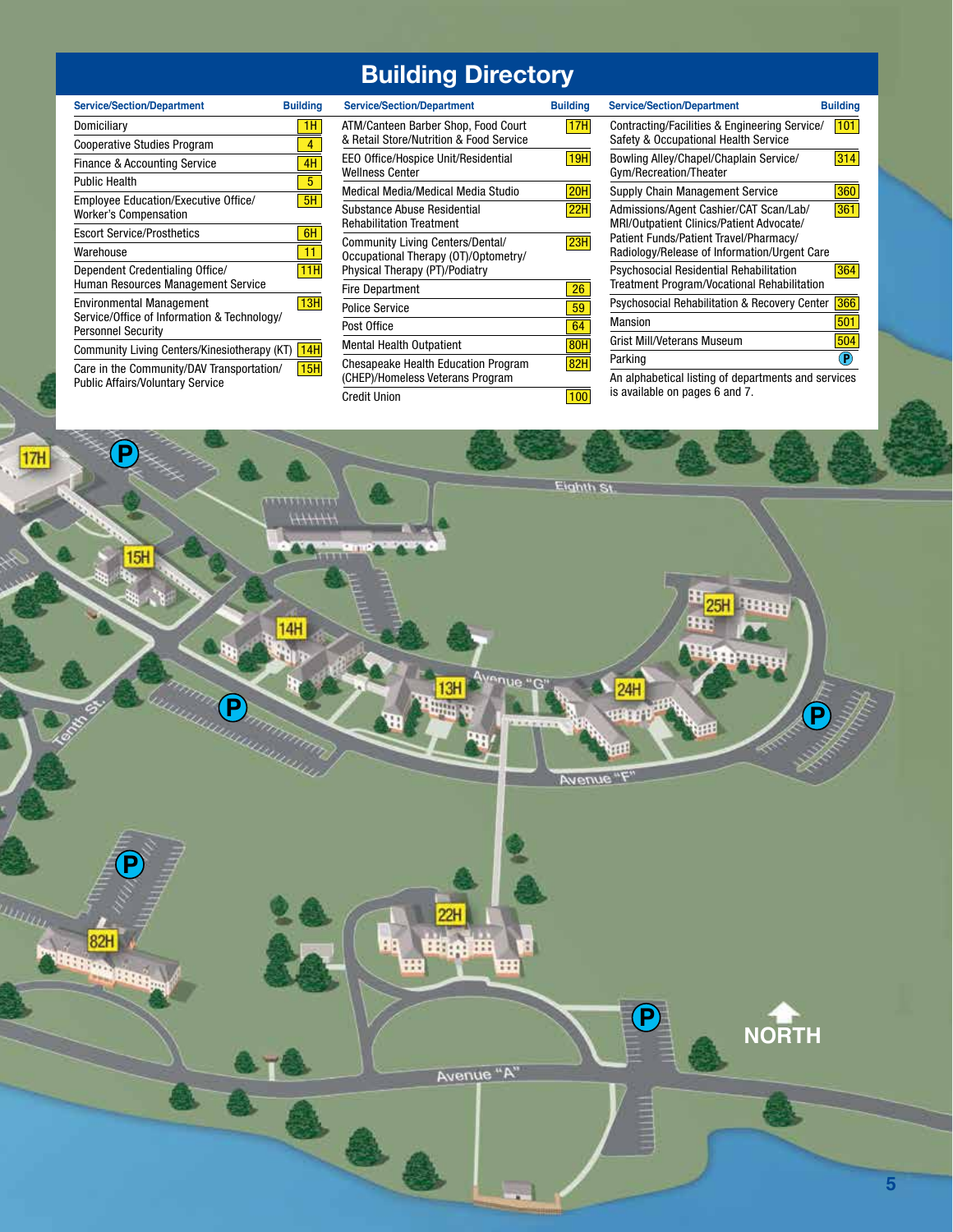## **Floor Plans for Buildings 361 & 23H**



## **Department and Service Directory**

| Department & Service                    | Building Floor | Department & Service                          | <b>Building Floor</b> |  |
|-----------------------------------------|----------------|-----------------------------------------------|-----------------------|--|
|                                         |                |                                               |                       |  |
|                                         |                |                                               |                       |  |
| ATM (Across from Barber Shop) 17H First |                | (Outpatient Clinic Check-In)                  |                       |  |
| Audiology & Speech Pathology 361 Ground |                | CAT Scan (Radiology Check-In)  361 First      |                       |  |
| (Outpatient Check-In)                   |                |                                               |                       |  |
|                                         |                |                                               |                       |  |
|                                         |                | Chesapeake Health Education Program 82H First |                       |  |
|                                         |                | (CHEP)                                        |                       |  |

| <b>Department &amp; Service</b>                         | <b>Building Floor</b> |       |  |
|---------------------------------------------------------|-----------------------|-------|--|
|                                                         |                       |       |  |
| (Outpatient Clinic Check-In)                            |                       |       |  |
| CAT Scan (Radiology Check-In)  361 First                |                       |       |  |
|                                                         |                       | First |  |
|                                                         |                       | First |  |
| Chesapeake Health Education Program 82H First<br>(CHEP) |                       |       |  |